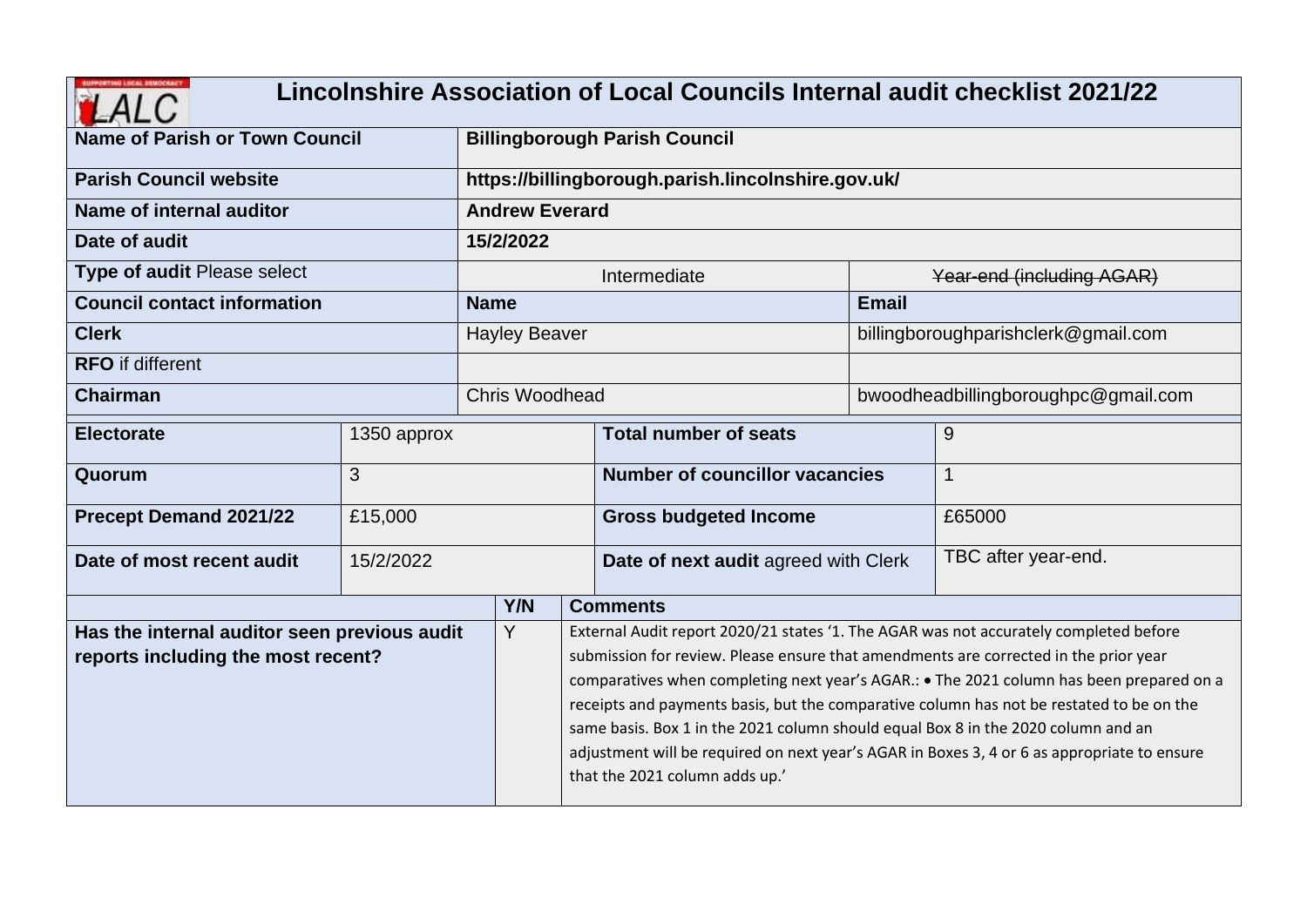|                | Is there evidence that previous internal and<br>Y<br>external audit reports have been acted upon?                                                                                                                                                                                                         |            | The Clerk explained what steps were being taken to implement the external<br>auditor's recommendation.                                                                                                                                                                                                                                                                                                                 |             |            |             |
|----------------|-----------------------------------------------------------------------------------------------------------------------------------------------------------------------------------------------------------------------------------------------------------------------------------------------------------|------------|------------------------------------------------------------------------------------------------------------------------------------------------------------------------------------------------------------------------------------------------------------------------------------------------------------------------------------------------------------------------------------------------------------------------|-------------|------------|-------------|
|                |                                                                                                                                                                                                                                                                                                           |            |                                                                                                                                                                                                                                                                                                                                                                                                                        | <b>Risk</b> |            |             |
|                | Key governance review                                                                                                                                                                                                                                                                                     | <b>Y/N</b> | <b>Comments &amp; recommendations</b>                                                                                                                                                                                                                                                                                                                                                                                  | Low         | <b>Med</b> | <b>High</b> |
| 1              | Standing orders (tailored and reviewed)                                                                                                                                                                                                                                                                   | Y          | Approved 9/3/21 and 4/5/21. Displayed on<br>the website.                                                                                                                                                                                                                                                                                                                                                               |             |            |             |
| $\overline{2}$ | Financial regulations (tailored and reviewed)                                                                                                                                                                                                                                                             | Y          | Approved 9/3/21 and 4/5/21. Displayed on<br>the website.                                                                                                                                                                                                                                                                                                                                                               |             |            |             |
| 3              | Terms of reference (committees / working groups)                                                                                                                                                                                                                                                          | Y          | The Clerk advised that a Jubilee Sub-<br>Committee was being formed.<br>Recommended that clear Terms of<br>Reference are approved setting out<br>objectives, membership, budget, and<br>decision-making powers.                                                                                                                                                                                                        |             | $\sf X$    |             |
| 4              | Code of Conduct (elected members)                                                                                                                                                                                                                                                                         | Y          | Approved 9/3/21 and 4/5/21. Displayed on<br>the website.                                                                                                                                                                                                                                                                                                                                                               |             |            |             |
| 5              | Complaints procedure (tailored and reviewed)                                                                                                                                                                                                                                                              | Y          | Approved 9/3/21 and 4/5/21. Displayed on<br>the website.                                                                                                                                                                                                                                                                                                                                                               |             |            |             |
| 6              | <b>Insurance Cover</b><br>• Reviewed annually<br>• Certificate(s) viewed & valid<br>• Employees' Liability Cover in place and published<br>• Public Liability Cover<br>• Employees' Fidelity Guarantee<br>• Councillors' ages reviewed and recorded<br>• Other eg vehicles, assets, equipment, volunteers | Y          | Insurance cover is in place and minutes<br>show that it has been discussed from time<br>to time in relation to specific matters.<br>Recommend that the parish council reviews<br>the overall cover prior to renewal particularly<br>the need for £250k crossed cheque cover,<br>ensure that volunteers and immediately<br>ensure Jubilee event cover is in place to<br>cover potential council liabilities that arise. |             | $\sf X$    |             |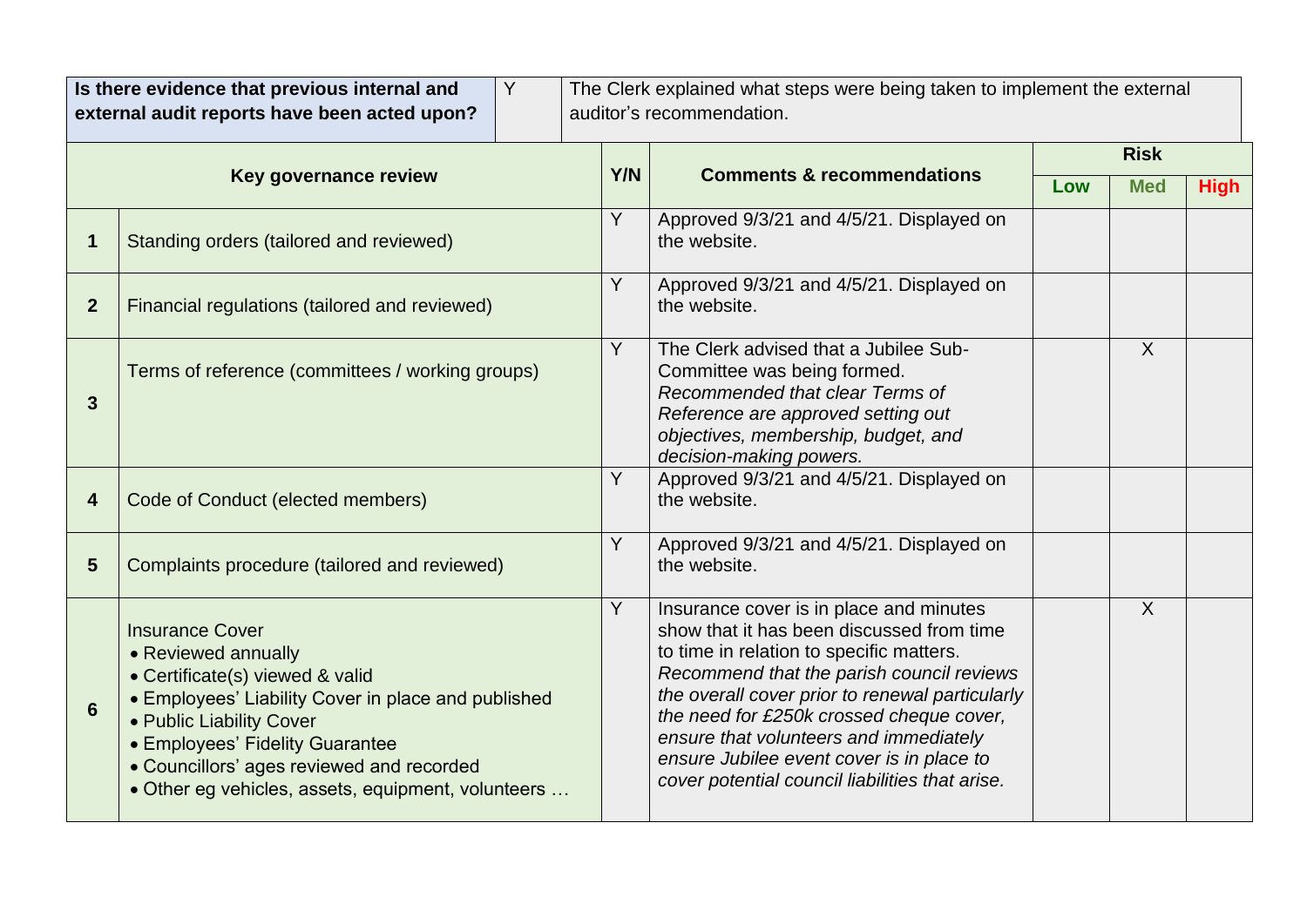|                |                                         |     |                                                                                                                                                                                                                                                                                                                                                                                                                                                                                             | <b>Risk</b> |            |             |
|----------------|-----------------------------------------|-----|---------------------------------------------------------------------------------------------------------------------------------------------------------------------------------------------------------------------------------------------------------------------------------------------------------------------------------------------------------------------------------------------------------------------------------------------------------------------------------------------|-------------|------------|-------------|
|                | <b>Transparency</b>                     | Y/N | <b>Comments &amp; recommendations</b>                                                                                                                                                                                                                                                                                                                                                                                                                                                       | Low         | <b>Med</b> | <b>High</b> |
| $\overline{7}$ | Internal controls (statement or review) | Y   | There was no statement published and the<br>2020-21 AGAR was not published.<br>Recommended that the parish council<br>publish an internal controls statement.                                                                                                                                                                                                                                                                                                                               |             | X          |             |
| 8              | Investment strategy                     | N   | Not applicable                                                                                                                                                                                                                                                                                                                                                                                                                                                                              |             |            |             |
| 9              | Publication scheme (reviewed)           | Y   | A publication scheme has been agreed.<br>However it was not published as required by<br>law.<br>Recommended that the publication scheme<br>is displayed on the parish council website<br>(the link was not working).                                                                                                                                                                                                                                                                        |             | X          |             |
| 10             | Risk assessment (statement or review)   | Y   | Last reviewed March 2021.                                                                                                                                                                                                                                                                                                                                                                                                                                                                   |             |            |             |
| 11             | Pay policy (staffing - reviewed)        | Y   | A pay policy was not in place. It appeared<br>that there were some custom, practice and<br>assumptions (for example, applying NJC pay<br>scales, payment in arrears, etc) that could<br>form the basis of a Pay Policy.<br>Recommend a Pay Policy is drafted and<br>approved.                                                                                                                                                                                                               |             | X          |             |
| 12             | Spending authorised                     | Y   | Payment schedules are presented to Council<br>and payments authorised at the meetings<br>although as meetings are bi-monthly many<br>payments are being made between<br>meetings authorised by members. Para 5.2<br>Financial Regulations requires publication of<br>authorised payments with the minutes.<br>Some spending decisions are unclear from<br>the minutes so taxpayers would not be able<br>to determine what spending commitments<br>have been undertaken, for example, minute |             |            | $\sf X$     |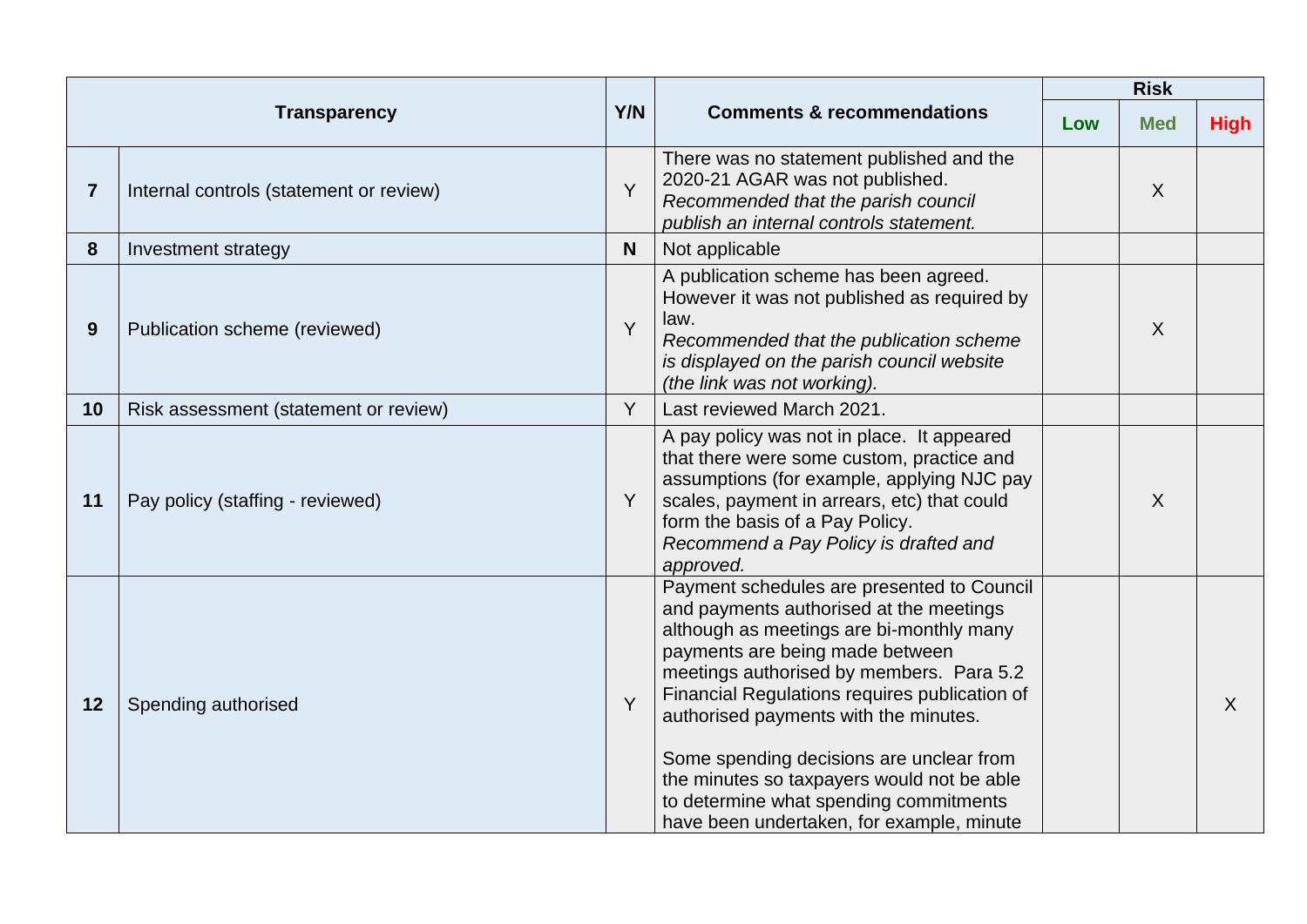|    |                                                                                   |   | 079 and 080 might commit the council to<br>expenditure now or in the future but no<br>figures are approved as part of the recorded<br>decision (contrasted with minute 092 which<br>has a clear decision).<br>Recommended that paragraph 5.2 Financial<br>Regulations is followed and payments are<br>displayed with the minutes and decisions<br>made by council at meetings are clearly<br>minuted with amounts that have been<br>agreed. |         |  |
|----|-----------------------------------------------------------------------------------|---|---------------------------------------------------------------------------------------------------------------------------------------------------------------------------------------------------------------------------------------------------------------------------------------------------------------------------------------------------------------------------------------------------------------------------------------------|---------|--|
| 13 | Procurement correctly administered                                                | Y | Quotations are being obtained and<br>presented to council to consider in<br>accordance with Standing Orders and<br><b>Financial Regulations.</b>                                                                                                                                                                                                                                                                                            |         |  |
| 14 | Land and assets (reviewed)                                                        | Y | The assets register was reviewed. Assets<br>that were gifted can be recorded as £1. The<br>parish council should satisfy itself that all<br>potentially valuable assets are recorded<br>accurately on the register.                                                                                                                                                                                                                         |         |  |
| 15 | Adequate GDPR policy / procedures in place                                        | Y | Approved 9/3/21 and 4/5/21. Displayed on<br>the website. Some links, however, to some<br>documents were not accessible.<br>Recommended that the documents with the<br>missing links on the website are reinstated.                                                                                                                                                                                                                          |         |  |
| 16 | Arrangement for inspection of public records adequate                             | Y | Published for inspection 7/6-16/2/2021.                                                                                                                                                                                                                                                                                                                                                                                                     |         |  |
|    | Transparency codes mandatory for councils with turnover under £25k and over £200k |   |                                                                                                                                                                                                                                                                                                                                                                                                                                             |         |  |
| 17 | All items of expenditure above £100 published by 1 July                           | Y | Paragraph 2.8 of the Council's Financial<br>Regulations states items of expenditure over<br>£100 will be published.<br>Recommended that this aspect of the<br>financial regulations is implemented.                                                                                                                                                                                                                                         | $\sf X$ |  |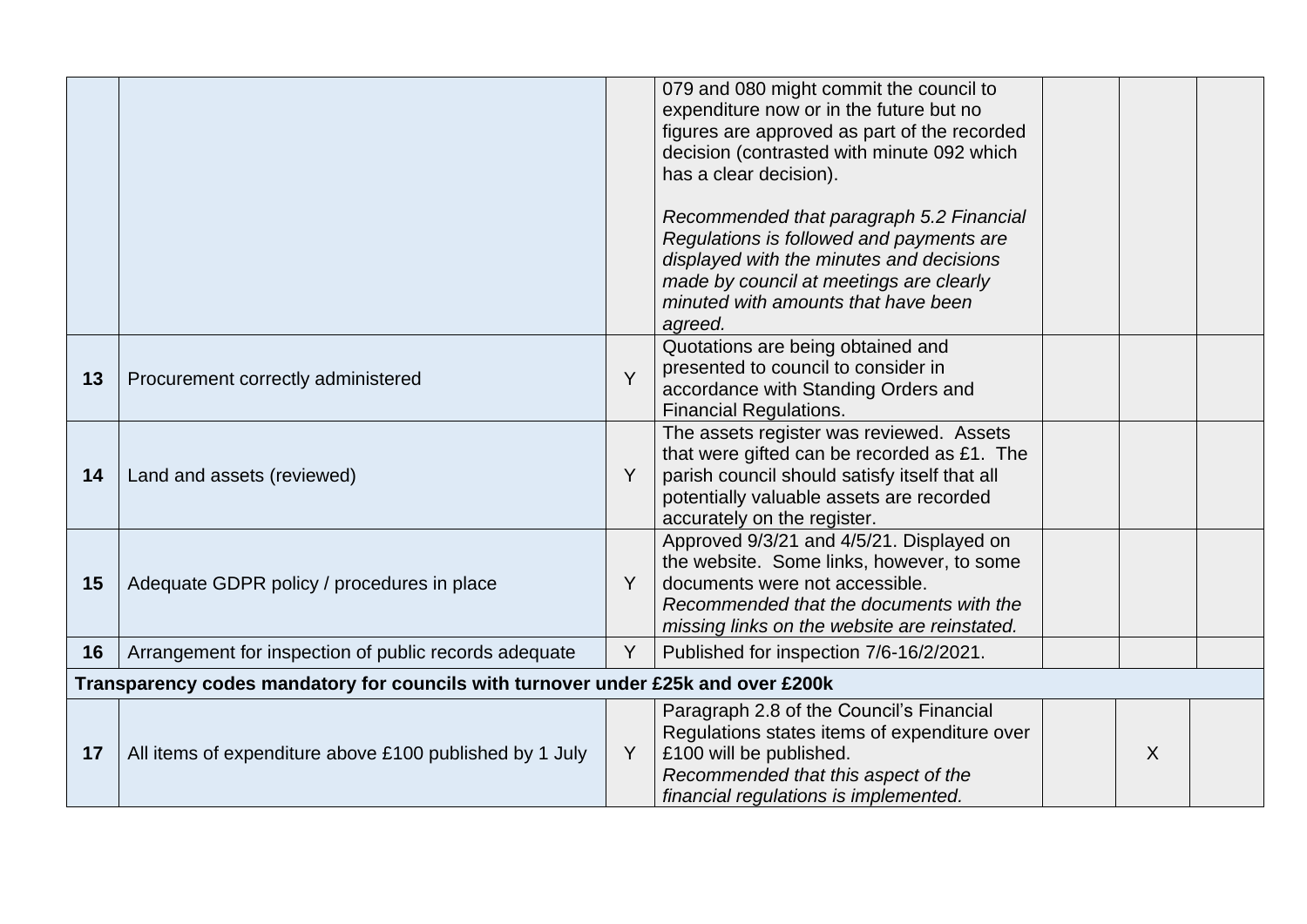| 18 | End of year accounts published by 1 July                        |        | Displayed on the website. Recommended<br>that the amended version after external audit<br>is clearly displayed.                                                                                                                                                                                                                      | $\sf X$ |  |
|----|-----------------------------------------------------------------|--------|--------------------------------------------------------------------------------------------------------------------------------------------------------------------------------------------------------------------------------------------------------------------------------------------------------------------------------------|---------|--|
| 19 | Annual Governance statement published by 1 July                 |        | Displayed on the website                                                                                                                                                                                                                                                                                                             |         |  |
| 20 | Internal audit report published by 1 July                       | $\vee$ | Recommended that this the internal audit<br>report from AGAR is published in<br>accordance with paragraph 2.8 of Financial<br>Regulations.                                                                                                                                                                                           | X       |  |
| 21 | Councillor responsibilities published by 1 July                 | Y      | Compliant                                                                                                                                                                                                                                                                                                                            |         |  |
| 22 | Asset register published by 1 July                              |        | Recommended that the Asset Register is<br>published in accordance with paragraph 2.8<br>of the Financial Regulations.                                                                                                                                                                                                                | X       |  |
| 23 | Agendas and meeting papers published within three<br>clear days | Y      | Compliant                                                                                                                                                                                                                                                                                                                            |         |  |
| 24 | Draft minutes published within one month of the meeting         | Y      | Compliant (some website page headings<br>have 'Not being used) on the website. This<br>is confusing $-$ is it an error? Is it better to<br>say 'Closed year' or similar rather than<br>giving the impression the information has<br>been superseded or is erroneous. The<br>Clerk/RFO advised that the website was<br>being updated. |         |  |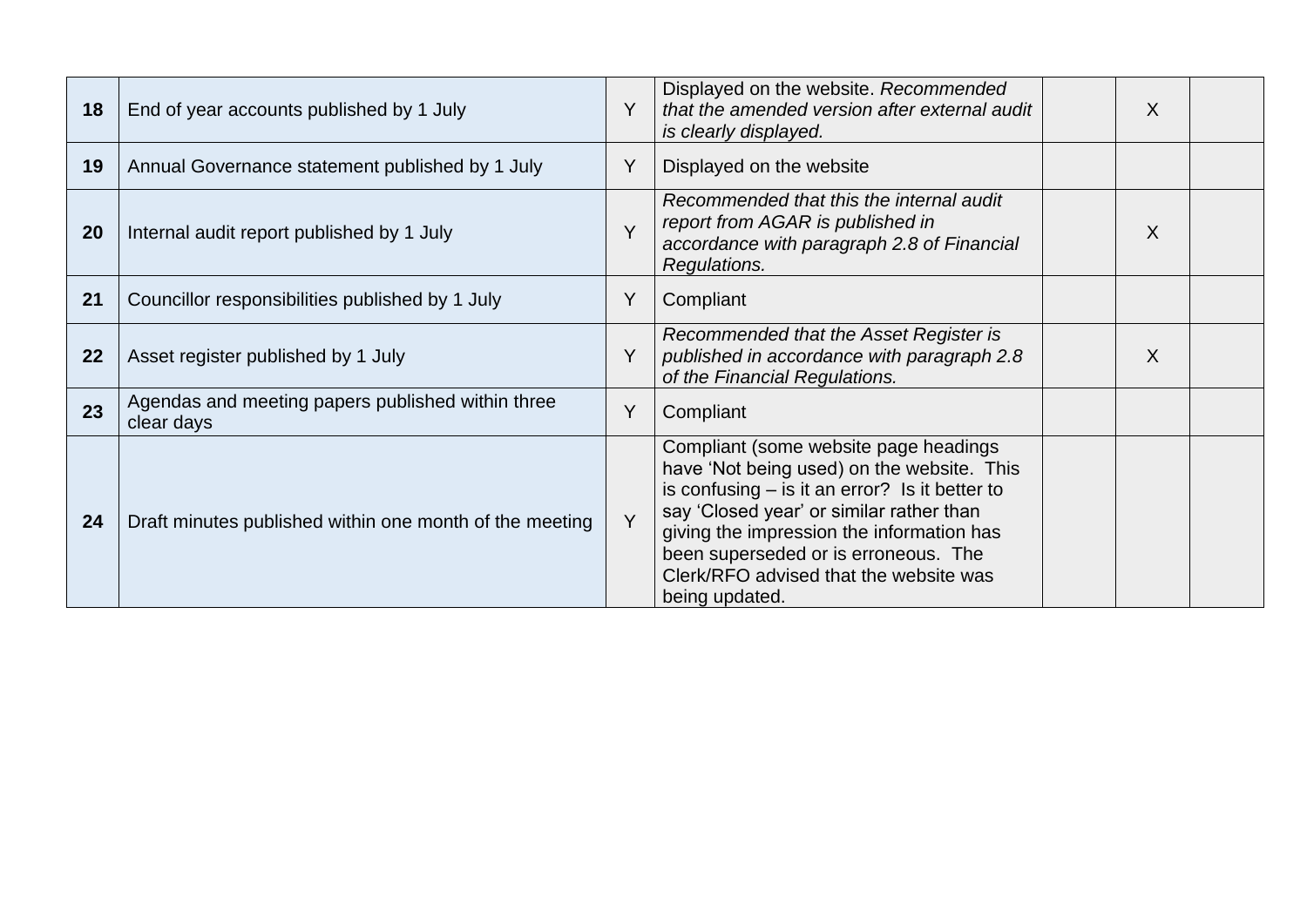|    | <b>Accounting</b>                                                                                                                                                  |     | <b>Comments &amp; recommendations</b>                                                                         | <b>Risk</b> |            |             |  |
|----|--------------------------------------------------------------------------------------------------------------------------------------------------------------------|-----|---------------------------------------------------------------------------------------------------------------|-------------|------------|-------------|--|
|    |                                                                                                                                                                    | Y/N |                                                                                                               | Low         | <b>Med</b> | <b>High</b> |  |
| 25 | Cashbook maintained and up to date                                                                                                                                 | Y   | Compliant                                                                                                     |             |            |             |  |
| 26 | Arithmetically correct (checks / balance)                                                                                                                          | Y   | Compliant                                                                                                     |             |            |             |  |
| 27 | Evidence of internal control                                                                                                                                       | Υ   | Compliant – separation of duties, review by<br>parish councillors and signature checks<br>shown on documents. |             |            |             |  |
| 28 | <b>VAT</b><br>• evidence of recording<br>• evidence of reclaiming                                                                                                  | Ÿ   | Compliant                                                                                                     |             |            |             |  |
| 29 | All payments supported by authorised, minuted invoices                                                                                                             | Y   | Compliant                                                                                                     |             |            |             |  |
| 30 | s.137<br>• Recorded separately within accounts<br>• Within legal threshold limits for the current year<br>• Spend in accordance with legislation                   | Y   | Compliant                                                                                                     |             |            |             |  |
| 31 | Payments made in accordance with financial regulations<br>• Cheques<br>• Online banking<br>• BACS<br>• Direct Debit<br>• Credit or debit cards<br>• Other payments | Y   | Compliant                                                                                                     |             |            |             |  |

|    |                                     | Y/N | <b>Comments &amp; recommendations</b>                                                    | <b>Risk</b> |            |             |
|----|-------------------------------------|-----|------------------------------------------------------------------------------------------|-------------|------------|-------------|
|    | <b>Budget</b>                       |     |                                                                                          | Low         | <b>Med</b> | <b>High</b> |
| 32 | Annual budget in support of precept |     | Minute 452, 12JAN2021 approved.                                                          |             |            |             |
| 33 | Precept demand properly minuted     |     | Minute 451. 12JAN2021 approved.                                                          |             |            |             |
| 34 | Earmarked reserves reviewed         |     | Minute 210 January 2022 are these<br>earmarked funds £5k to develop land? Any<br>others? |             |            |             |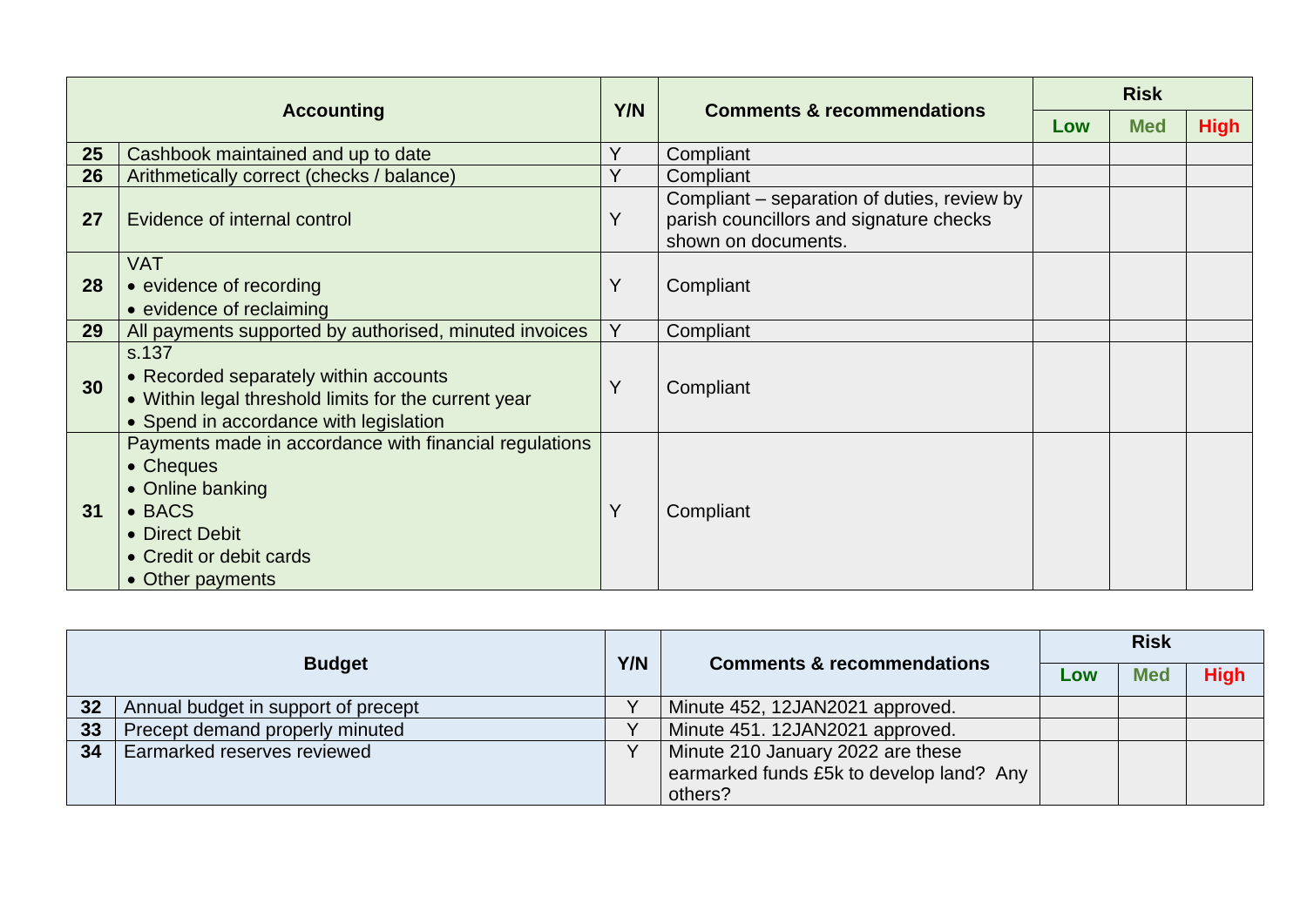| 35 | <b>Budget is monitored regularly with variances reported to</b><br>council in line with Financial regulations |  | Reports at every meeting. |  |  |  |  |
|----|---------------------------------------------------------------------------------------------------------------|--|---------------------------|--|--|--|--|
|----|---------------------------------------------------------------------------------------------------------------|--|---------------------------|--|--|--|--|

| Income control |                                                  | Y/N | <b>Comments &amp; recommendations</b>   | <b>Risk</b> |            |             |
|----------------|--------------------------------------------------|-----|-----------------------------------------|-------------|------------|-------------|
|                |                                                  |     |                                         | Low         | <b>Med</b> | <b>High</b> |
| 36             | Income properly recorded and banked promptly     |     | Compliant                               |             |            |             |
| 37             | Precept income received in bank account          |     | Compliant Bank statement shows 7/4/2021 |             |            |             |
| 38             | Effective security of cash and cash transactions |     | Cash is not usually handled.            |             |            |             |
| 38             | Effective security of card transactions          | N   | Not applicable.                         |             |            |             |

| <b>Bank reconciliation</b> |                                           |     |                                       | <b>Risk</b> |            |             |  |
|----------------------------|-------------------------------------------|-----|---------------------------------------|-------------|------------|-------------|--|
|                            |                                           | Y/N | <b>Comments &amp; recommendations</b> | Low         | <b>Med</b> | <b>High</b> |  |
| 39                         | Regular bank statement reconciliation     |     | Compliant                             |             |            |             |  |
| 40                         | Balancing entries (adjustments) explained |     | None required,                        |             |            |             |  |
| 41                         | Bank mandate up to date                   |     | Signatory changes minuted - July 201, |             |            |             |  |
|                            | • Evidence of signatories                 |     | minute 78.                            |             |            |             |  |

| Petty cash |                                                 | Y/N | <b>Comments &amp; recommendations</b> | <b>Risk</b> |            |             |  |
|------------|-------------------------------------------------|-----|---------------------------------------|-------------|------------|-------------|--|
|            |                                                 |     |                                       | Low         | <b>Med</b> | <b>High</b> |  |
| 42         | Petty cash account used/authorised              | N   | Not applicable                        |             |            |             |  |
| 43         | Petty cash spending supported by VAT receipt(s) | N   | Not applicable                        |             |            |             |  |
| 44         | Petty cash reported to Council                  | N   | Not applicable                        |             |            |             |  |
| 45         | Petty cash float reconciled/reimbursed          | N   | Not applicable                        |             |            |             |  |
| 46         | Other                                           | N   | Not applicable                        |             |            |             |  |

| <b>Year-end process</b> |                         | Y/N | <b>Comments &amp; recommendations</b> | <b>Risk</b> |            |             |  |
|-------------------------|-------------------------|-----|---------------------------------------|-------------|------------|-------------|--|
|                         |                         |     |                                       | LOW         | <b>Med</b> | <b>High</b> |  |
| 47                      | Accounting according to |     | TBC after year-end                    |             |            |             |  |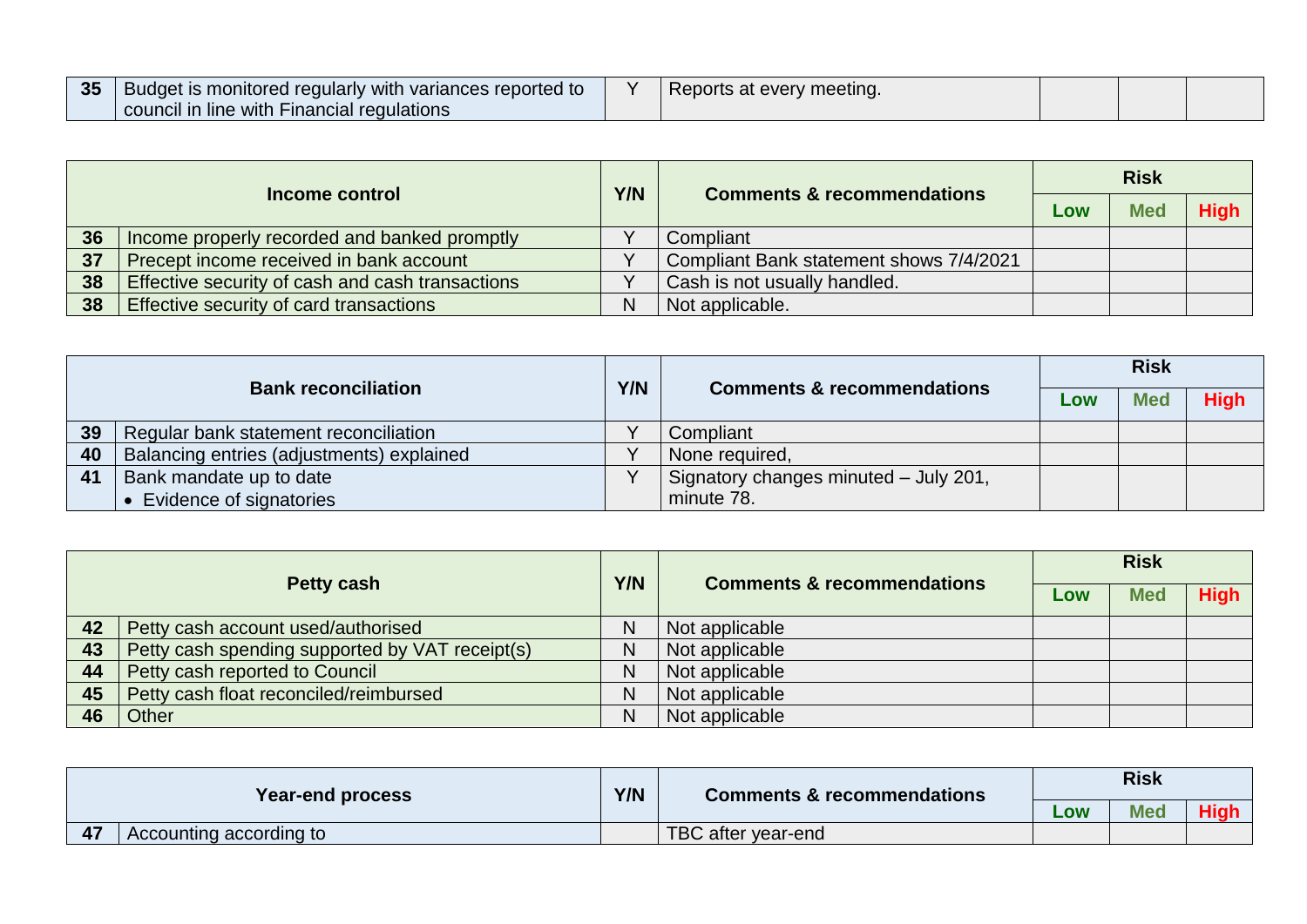|    | • Income and expenditure            |                    |  |  |
|----|-------------------------------------|--------------------|--|--|
|    | • Receipts and payments             |                    |  |  |
| 48 | Bank statements reconcile to ledger | TBC after year-end |  |  |
| 49 | Robust audit trail evident          | TBC after year-end |  |  |
| 50 | Debtors and creditors recorded      | TBC after year-end |  |  |
|    | Other                               |                    |  |  |

|    |                                                                                                                                                  | Y/N |                                                                                                                                                                                                                                          | <b>Risk</b> |            |             |
|----|--------------------------------------------------------------------------------------------------------------------------------------------------|-----|------------------------------------------------------------------------------------------------------------------------------------------------------------------------------------------------------------------------------------------|-------------|------------|-------------|
|    | <b>Asset control</b>                                                                                                                             |     | <b>Comments &amp; recommendations</b>                                                                                                                                                                                                    | Low         | <b>Med</b> | <b>High</b> |
| 52 | <b>Register of assets</b>                                                                                                                        |     | Register of Assets reviewed and approved                                                                                                                                                                                                 |             |            |             |
|    | • Reviewed                                                                                                                                       |     | May 2021, minute 024 and to be updated                                                                                                                                                                                                   |             |            |             |
|    | • Up to date                                                                                                                                     |     | March 2022.                                                                                                                                                                                                                              |             |            |             |
| 53 | Assets inspected and Health & Safety issues considered<br>• Play equipment<br>• Street furniture<br>• Fire safety<br>• Defibrillators<br>• Other |     | 1. Pavillions owned by the Parish Council<br>and used by the Cricket Club. Fire safety<br>policy needs to be agreed by the parish<br>council shortly.<br>2. Play equipment inspected weekly.<br>3. Benches and the cemetery are checked. |             |            |             |

| <b>Risk management</b> |                                           |     |                                                                                                                                                                                                                                                                                                                                                                                           | <b>Risk</b> |            |             |
|------------------------|-------------------------------------------|-----|-------------------------------------------------------------------------------------------------------------------------------------------------------------------------------------------------------------------------------------------------------------------------------------------------------------------------------------------------------------------------------------------|-------------|------------|-------------|
|                        |                                           | Y/N | <b>Comments &amp; recommendations</b>                                                                                                                                                                                                                                                                                                                                                     | Low         | <b>Med</b> | <b>High</b> |
| 54                     | Evidence of unusual activity from minutes |     | The parish council is introducing a new<br>accounting system: Scribe. Parish Online<br>is being introduced. (Project costs were not<br>transparent in minutes).<br>Recommend that the parish council<br>ensures these technology projects are<br>monitored to ensure costs are reviewed,<br>they run to plan and achieve the efficiency,<br>effectiveness and economy outcomes<br>sought. |             |            |             |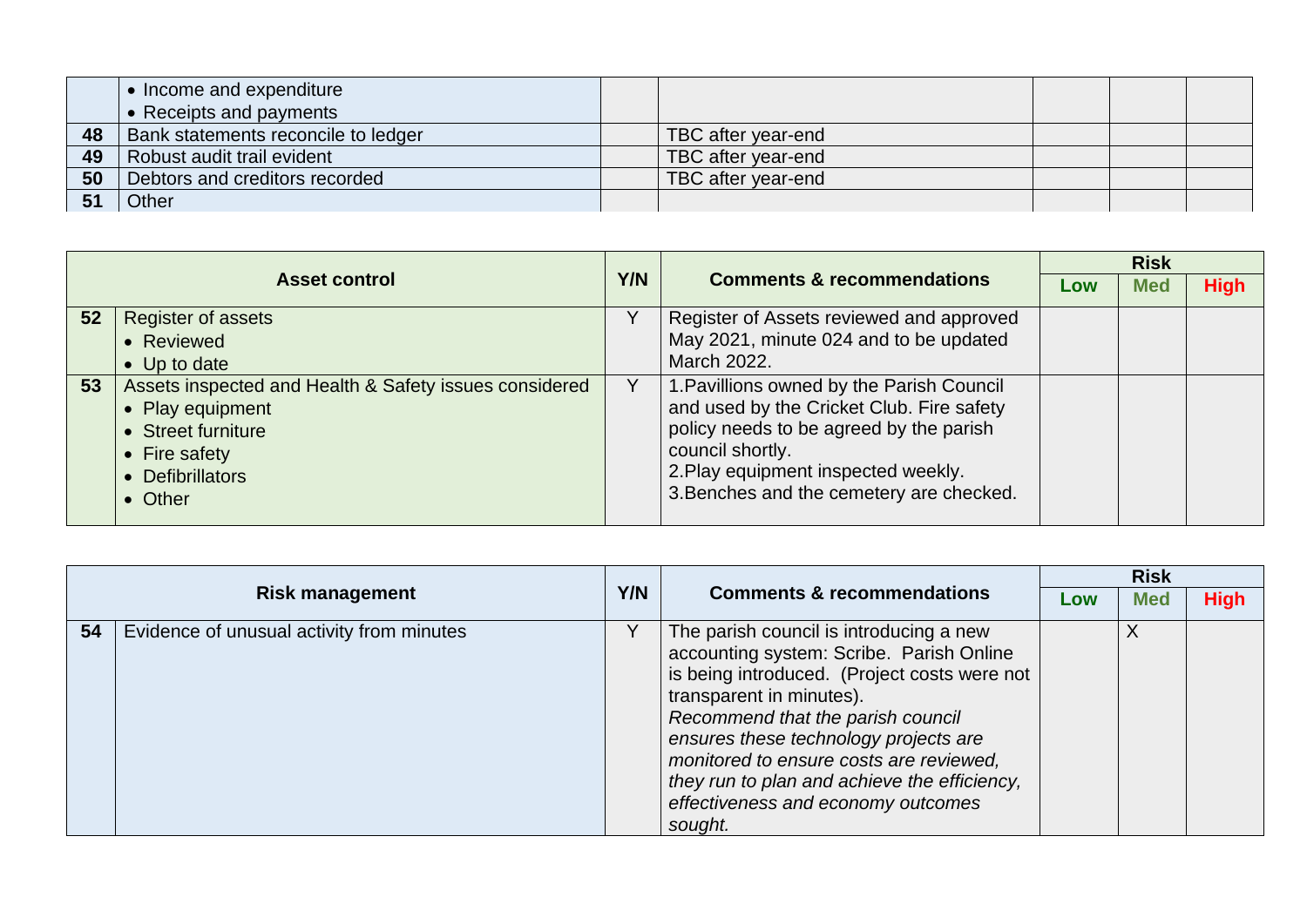| 55 | Annual risk assessment undertaken as a minimum      | Risk Register is in place and reviewed.                                                                                              |  |  |
|----|-----------------------------------------------------|--------------------------------------------------------------------------------------------------------------------------------------|--|--|
| 56 | Financial controls and procedures documented        | Financial Regulations are in place.                                                                                                  |  |  |
| 57 | Regular financial reporting to Council in line with | Compliant                                                                                                                            |  |  |
|    | <b>Financial regulations</b>                        |                                                                                                                                      |  |  |
| 58 | Reporting of bank balances minuted                  | Balances may be reported in the Clerk's<br>Report but the bank balances not minuted.<br>Recommend that bank balances are<br>minuted. |  |  |
| 59 | Grants ratified and minuted according to policy     | Compliant                                                                                                                            |  |  |

|    | <b>General</b>                                   |              |                                       | <b>Risk</b> |            |             |
|----|--------------------------------------------------|--------------|---------------------------------------|-------------|------------|-------------|
|    |                                                  |              | <b>Comments &amp; recommendations</b> | Low         | <b>Med</b> | <b>High</b> |
| 60 | <b>GPC</b>                                       | v            | Not applicable                        |             |            |             |
|    | • Council eligible                               |              |                                       |             |            |             |
|    | • GPC adopted                                    |              |                                       |             |            |             |
| 61 | Back up of files adequate                        | V            | One Drive updates continuously while  |             |            |             |
|    |                                                  |              | laptop connected to the internet.     |             |            |             |
| 62 | Storage of files (paper and electronic) adequate | v            | Files are organised and stored at the |             |            |             |
|    |                                                  |              | Clerk's home.                         |             |            |             |
| 63 | <b>Local Council Award Scheme</b>                | $\checkmark$ | Not applicable                        |             |            |             |
|    | • Foundation                                     |              |                                       |             |            |             |
|    | • Quality                                        |              |                                       |             |            |             |
|    | • Quality Gold                                   |              |                                       |             |            |             |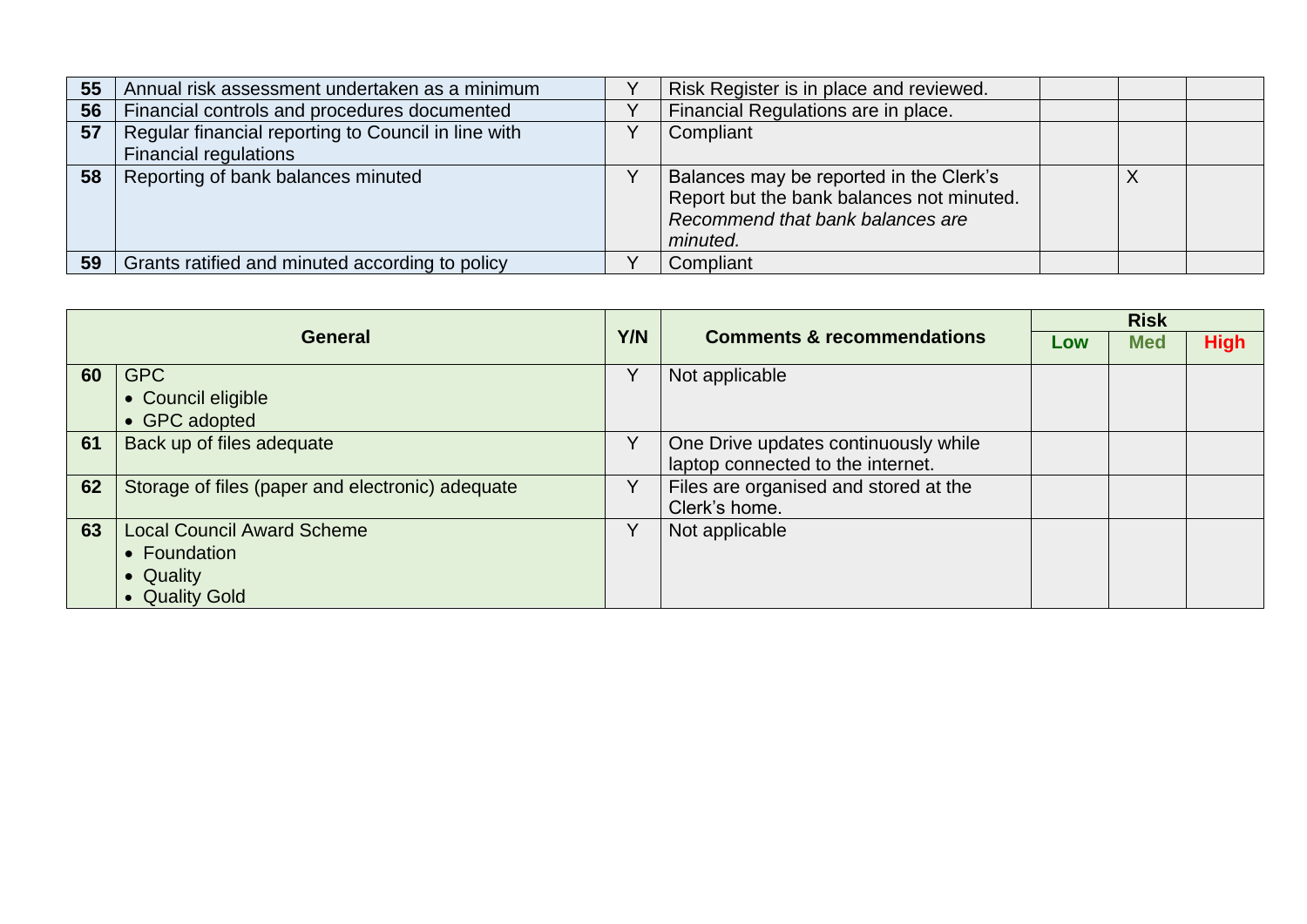|    |                                                                                                                                                    |     |                                                                                                                                                                                                                                                                                                                                                                                                                            | <b>Risk</b> |            |             |
|----|----------------------------------------------------------------------------------------------------------------------------------------------------|-----|----------------------------------------------------------------------------------------------------------------------------------------------------------------------------------------------------------------------------------------------------------------------------------------------------------------------------------------------------------------------------------------------------------------------------|-------------|------------|-------------|
|    | <b>Proper Process / Practice</b>                                                                                                                   | Y/N | <b>Comments &amp; recommendations</b>                                                                                                                                                                                                                                                                                                                                                                                      | Low         | <b>Med</b> | <b>High</b> |
| 64 | Employee posts properly recorded<br>• Proper Officer (Clerk)<br>$\bullet$ RFO<br><b>Deputy Clerk</b><br>Admin assistant<br>• Site staff<br>• Other | Y   | Clerk/RFO only employee. Other persons<br>are contractors / self-employed and not<br>employees.                                                                                                                                                                                                                                                                                                                            |             |            |             |
| 65 | List of Members' interests<br>· displayed on website<br>• reviewed regularly                                                                       | Y   | <b>Compliant. Recommended that Members</b><br>are reminded annually to review their<br>published register of interests and this<br>action is minuted.                                                                                                                                                                                                                                                                      |             |            |             |
| 66 | Declarations of acceptance of office<br>New councillor<br>$\bullet$<br>Chairman                                                                    |     | Chair signed at the May 2021 meeting<br>Minute 020.<br>New Councillors sign their Acceptance of<br>Office after co-option (seen 4/5/21 and<br>$3/9/20$ ).                                                                                                                                                                                                                                                                  |             |            |             |
| 67 | Co-options according to policy                                                                                                                     | Y   | Candidates standing for election must<br>complete a declaration of eligibility (or<br>similar). Candidates for co-option often do<br>not do this. This could mean that the<br>parish council is making decisions that<br>may be potentially unlawful.<br>Recommended that the Clerk asks new<br>applicants to certify in writing (on a form)<br>they are eligible to stand and are not<br>disqualified prior to co-option. | X           |            |             |
| 68 | Agenda documents correct                                                                                                                           | Y   | Compliant.                                                                                                                                                                                                                                                                                                                                                                                                                 |             |            |             |
| 69 | Minutes correct / signed                                                                                                                           | Y   | Minutes were signed.                                                                                                                                                                                                                                                                                                                                                                                                       |             | X          |             |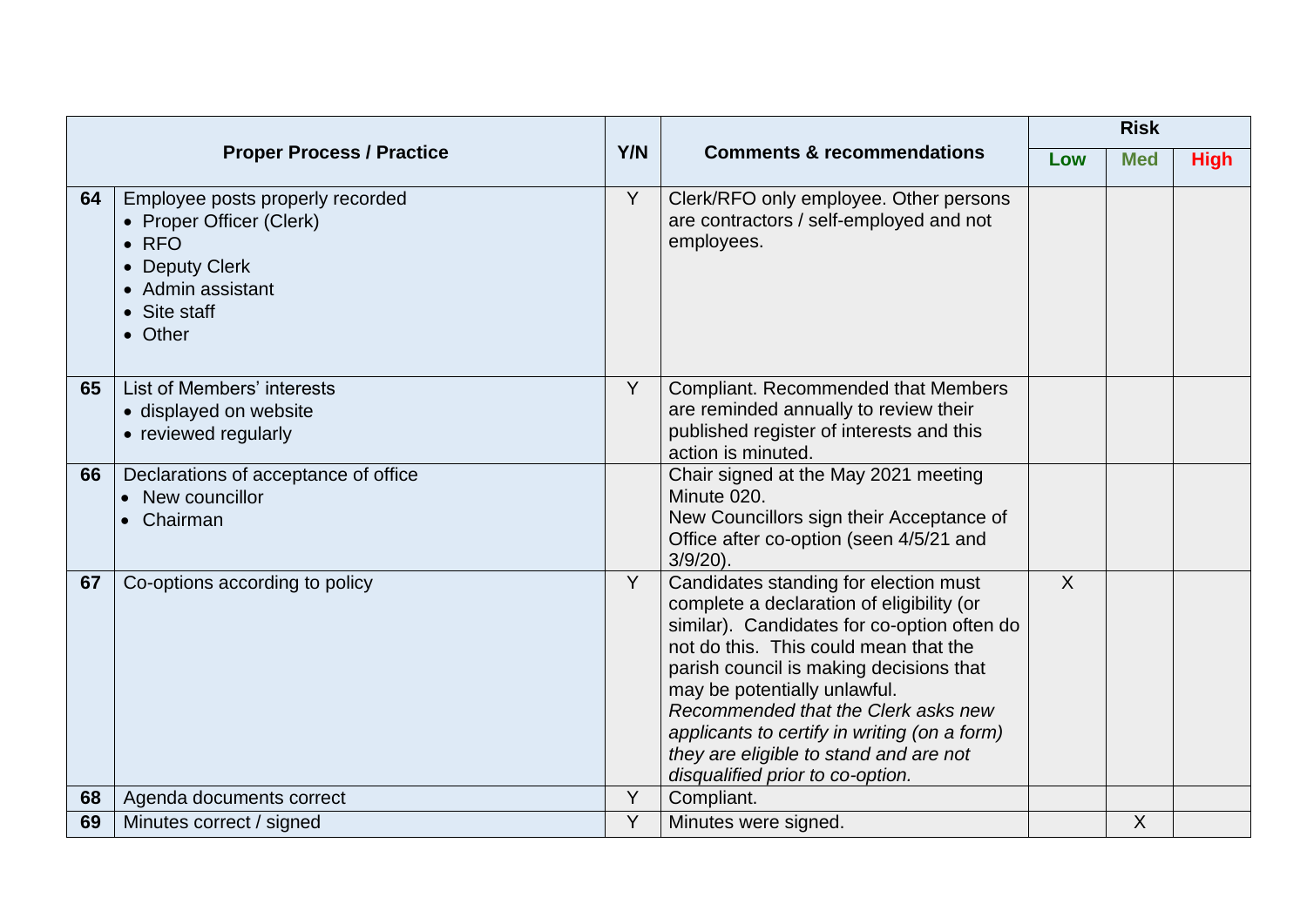|    |                                                                               |   | Confidential and private parts of the<br>meeting should comply with Public Bodies<br>(Admission to Meetings) Act 1960.<br>However, decisions made at the meeting<br>should be minuted and available to public<br>inspection under S.228 Local Government<br>Act 1972. A list of the types of matters that<br>may be confidential can be found under<br>Schedule 12A of the Local Government<br>Act 1972.<br>The minutes of the Annual Parish Meeting<br>May 2021 can only be approved at the<br>next APM (they are not approved by the<br>parish council).<br>Recommended that APM minutes are not<br>approved until the next APM.<br>Minutes 079, 080 approved but no figures<br>mentioned. What was agreed?<br>Recommended that decisions are usually<br>clear from the minutes particularly what<br>expenditure is being approved. |   |  |
|----|-------------------------------------------------------------------------------|---|---------------------------------------------------------------------------------------------------------------------------------------------------------------------------------------------------------------------------------------------------------------------------------------------------------------------------------------------------------------------------------------------------------------------------------------------------------------------------------------------------------------------------------------------------------------------------------------------------------------------------------------------------------------------------------------------------------------------------------------------------------------------------------------------------------------------------------------|---|--|
| 70 | Purchase order system used/correct                                            | Y | Purchase order system not used. Orders<br>made by RFO by email.                                                                                                                                                                                                                                                                                                                                                                                                                                                                                                                                                                                                                                                                                                                                                                       |   |  |
| 71 | Purchasing authorised in line with Financial regs / limits                    | Y | Compliant                                                                                                                                                                                                                                                                                                                                                                                                                                                                                                                                                                                                                                                                                                                                                                                                                             |   |  |
| 72 | Council operating within legal powers<br>• Legal powers identified in minutes | Y | Legal powers are not usually identified.<br>This may lead to inadvertent unlawful<br>expenditure occurring or items which<br>should be under S.137 which has financial<br>limits applying to that expenditure.                                                                                                                                                                                                                                                                                                                                                                                                                                                                                                                                                                                                                        | X |  |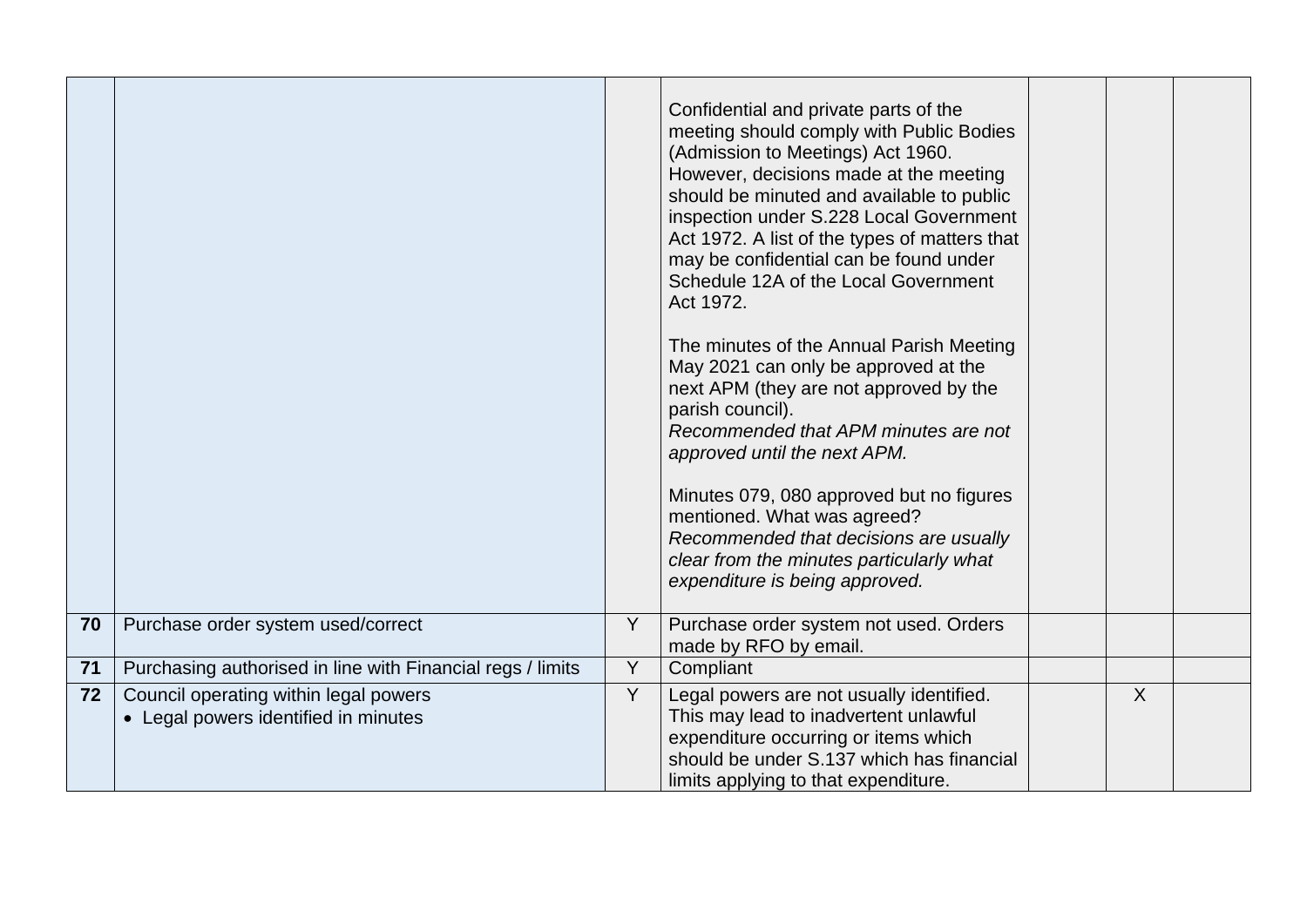|    |                                                                                                                                                                                            | Recommended that the Clerk/RFO identify<br>legal authority in minutes to demonstrate<br>and ensure expenditure is lawful.                                                                                                                                                                                                                                                                                                                                                                                                                                                                                                                             |  |   |
|----|--------------------------------------------------------------------------------------------------------------------------------------------------------------------------------------------|-------------------------------------------------------------------------------------------------------------------------------------------------------------------------------------------------------------------------------------------------------------------------------------------------------------------------------------------------------------------------------------------------------------------------------------------------------------------------------------------------------------------------------------------------------------------------------------------------------------------------------------------------------|--|---|
| 73 | Delegation to officers or committees<br>• Scheme of delegation<br>• Limits set out in financial regulations and / or standing<br>orders;<br>$\bullet$ adhered to:<br>• reported adequately | Recommended that the scheme of<br>delegation should be reviewed against the<br>NALC Model. The current scheme of<br>delegation is unlawful and may lead to<br>unlawful decisions being made - there is<br>no lawful power to delegate to a single<br>councillor such as the Chair. Under<br>Section 101, LGA 1972 the council can<br>arrange for the discharge of any of its<br>functions by an officer of that authority (as<br>well as by a committee or sub-committee,<br>or by any other local authority). The officer<br>can take actions in consultation with other<br>members provided it is not a decision<br>being taken by a single member. |  | X |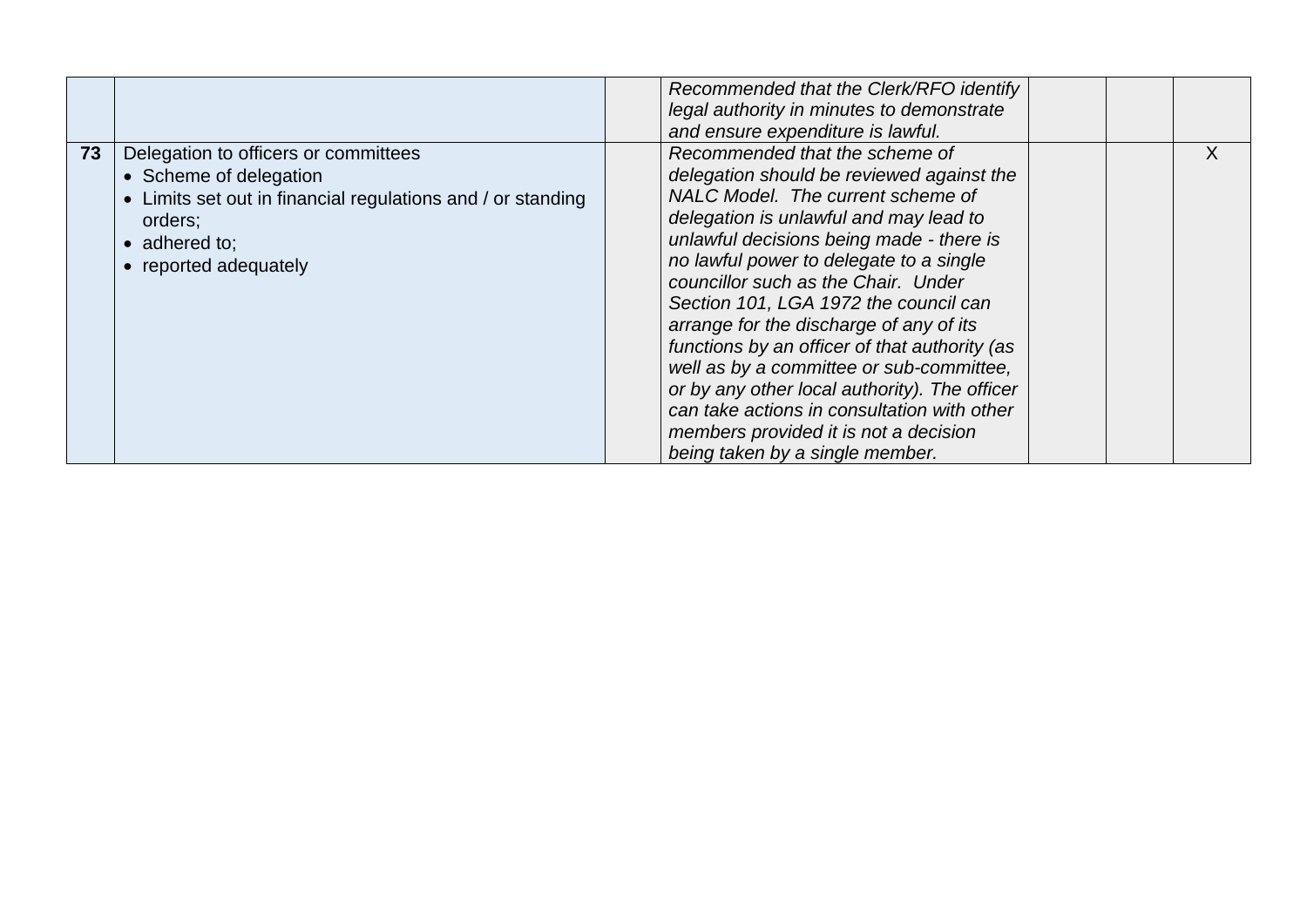|    |                                                                                     |                |                                                                                                                                                                                                                                                                                                                                                                                                                                                                                                                          |     | <b>Risk</b>  |             |
|----|-------------------------------------------------------------------------------------|----------------|--------------------------------------------------------------------------------------------------------------------------------------------------------------------------------------------------------------------------------------------------------------------------------------------------------------------------------------------------------------------------------------------------------------------------------------------------------------------------------------------------------------------------|-----|--------------|-------------|
|    | Payroll & HR                                                                        | Y/N            | <b>Comments &amp; recommendations</b>                                                                                                                                                                                                                                                                                                                                                                                                                                                                                    | Low | <b>Med</b>   | <b>High</b> |
| 74 | Contracts of employment for all staff                                               | Y              | An employment contract was issued<br>to the Clerk/RFO                                                                                                                                                                                                                                                                                                                                                                                                                                                                    |     |              |             |
| 75 | Written statement of particulars for all staff from day one<br>(April 2020 onwards) | Y              | As in item 74.                                                                                                                                                                                                                                                                                                                                                                                                                                                                                                           |     |              |             |
| 76 | Proper procedures for payroll, PAYE & NI                                            | Y              | Compliant                                                                                                                                                                                                                                                                                                                                                                                                                                                                                                                |     |              |             |
| 77 | PAYE & NI payments verified                                                         | $\overline{Y}$ | Compliant                                                                                                                                                                                                                                                                                                                                                                                                                                                                                                                |     |              |             |
| 78 | Approval of salaries and increments                                                 | Y              | Compliant                                                                                                                                                                                                                                                                                                                                                                                                                                                                                                                |     |              |             |
| 79 | Approval of expense claims                                                          | Y              | Compliant                                                                                                                                                                                                                                                                                                                                                                                                                                                                                                                |     |              |             |
| 80 | Minimum wage threshold met                                                          | Y              | Compliant                                                                                                                                                                                                                                                                                                                                                                                                                                                                                                                |     |              |             |
| 81 | HR procedures and policies adopted / reviewed                                       | Y              | A disciplinary and grievance policy is<br>in place.<br>Recommended that a<br><b>Staffing/Employment Committee</b><br>standing committee is established<br>with clear terms of reference and<br>delegation to ensure that HR lawful<br>processes are put into place as<br>recommended by ACAS and if<br>appeals are required councillors<br>'untainted' from the prior decision can<br>hear any appeal that arises. Unfair<br>processes could lead to high costs at<br>an Employment Tribunal and<br>reputational damage. |     | $\mathsf{X}$ |             |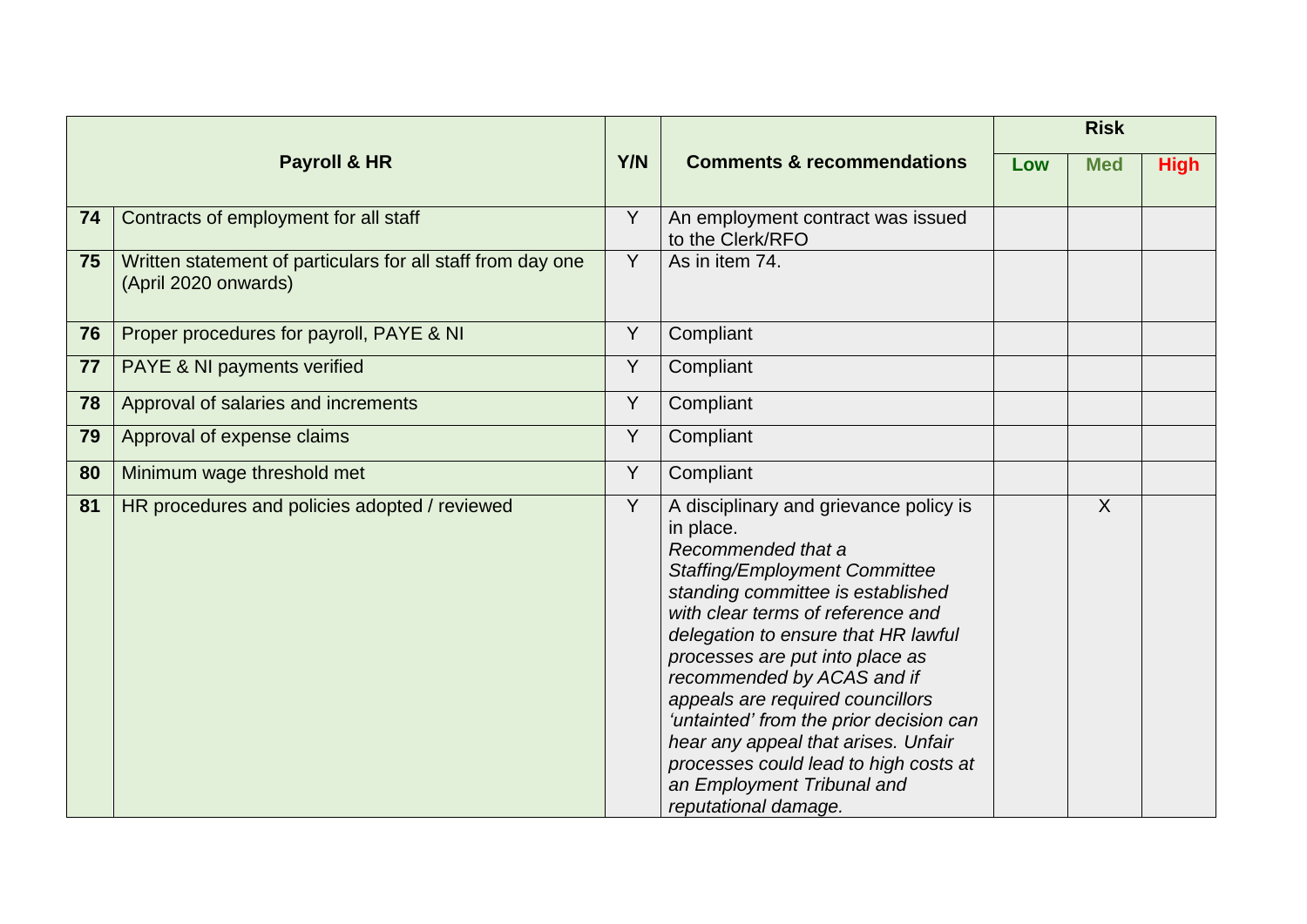| 82 | Training policy and record staff / elected Members                                                                  |   | Recommended that a training policy<br>and record is maintained. | X |  |
|----|---------------------------------------------------------------------------------------------------------------------|---|-----------------------------------------------------------------|---|--|
| 83 | <b>Qualified Clerk</b><br>• CILCA 2015 or later<br>• Level 4 Community Governance or higher                         | Y | Not applicable.                                                 |   |  |
| 84 | Annual appraisal undertaken                                                                                         | Y | Compliant                                                       |   |  |
| 85 | Job description up to date / reviewed                                                                               | Y | Compliant                                                       |   |  |
| 86 | Health and safety of staff workstation & PC equipment<br>undertaken<br><b>Display Screen Equipment</b><br>$\bullet$ | Y | Conducted by the Clerk and reported<br>to Council.              |   |  |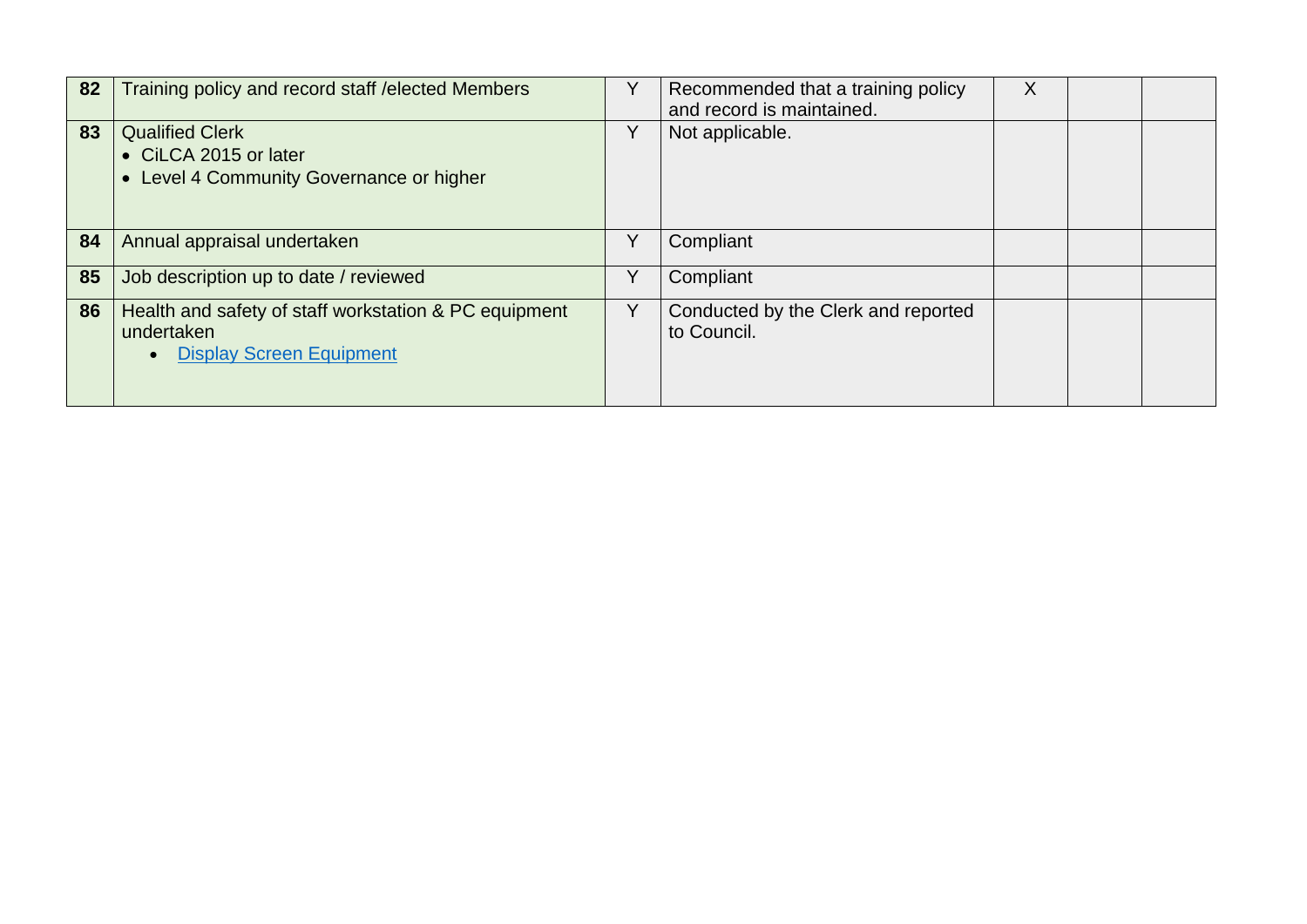## **Transaction spot check**

| <b>Check number</b>              | $\mathbf{1}$        | $\overline{2}$                                                     | $\overline{\mathbf{3}}$                 | 4                                       | 5                                        | 6 |
|----------------------------------|---------------------|--------------------------------------------------------------------|-----------------------------------------|-----------------------------------------|------------------------------------------|---|
| Ledger date                      | 141 Jan 2022        | 134 Dec 2021                                                       |                                         | 16/9/21                                 |                                          |   |
| Item / budget heading            | Administration/Subs | Rec. Grnd/Play<br>Park                                             | <b>Royal British</b><br>Legion/Donation | Office<br>Expenses/Cemetery<br>Expenses | Rec/Cemetery-<br><b>Waste Collection</b> |   |
| <b>Reference / Cheque number</b> | <b>DD</b>           | <b>BACs</b>                                                        |                                         | <b>BACs</b>                             | <b>DD</b>                                |   |
| Order minute reference           | 172/2021            | 033/2022 (no<br>amount agreed) &<br>503/2021 (no<br>amount agreed) |                                         | N/A                                     |                                          |   |
| <b>Delivery evidence</b>         |                     |                                                                    |                                         | N/A                                     |                                          |   |
| <b>Payment minute reference</b>  | 12/1/2022           | 24/12/2021                                                         | 9/11/2021                               | 14/9/21                                 | 14/9/2021                                |   |
| <b>Invoice value</b>             | £35.00              | £8419.61                                                           |                                         | £103.50                                 | £15.84, £25.33 =<br>£41.17               |   |
| <b>Minute value</b>              | March 2022?         | Amount not<br>minuted in Jan<br>2022                               | Amount not<br>minuted in Nov<br>2021    |                                         | Amount not<br>minuted in<br>9/11/2021    |   |
| <b>Payment value</b>             | £35.00              | £8419.61                                                           | £25.00                                  | £103.50                                 | 21/9/21 £41.17                           |   |
| <b>Statement value</b>           | £35.00              | £8419.61                                                           | 14/10/2021<br>£25.00                    | £103.50                                 | £41.17                                   |   |
| <b>Timely payment</b>            | Y                   | Y 30/11/21 invoice                                                 | N/A                                     |                                         | 13/9/2021 invoice                        |   |